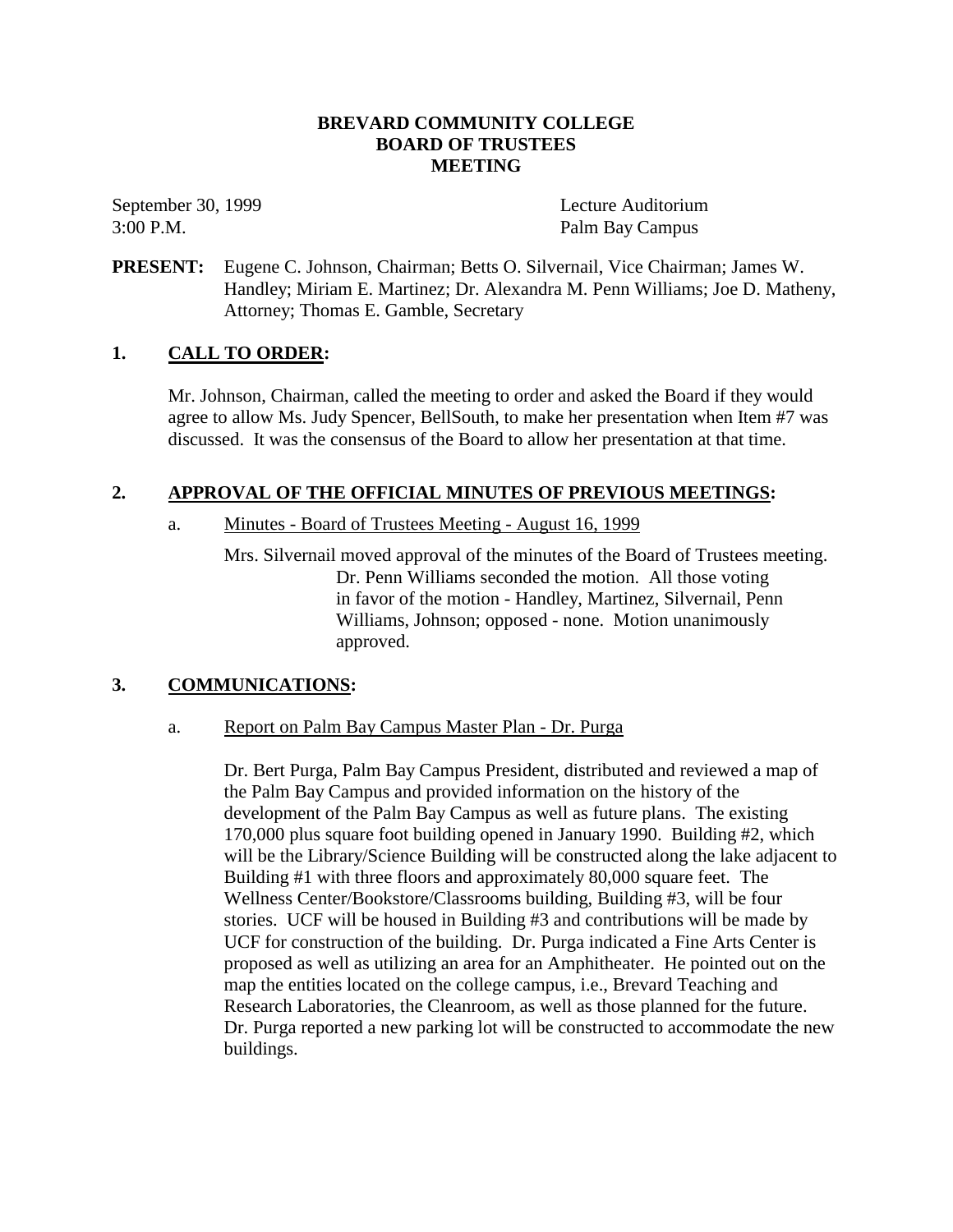Board of Trustees Meeting September 30, 1999 Page -2-

> The Palm Bay Fire Department presently has a fire station located on the Palm Bay Campus. Due to the easy access to San Filippo Drive, the Brevard County Sheriff's Department is interested in locating a Sheriff Station on the Palm Bay Campus property. Dr. Purga reviewed the site of the proposed YMCA and the community swimming pool which will be located contiguous to the proposed site. The swimming pool is already funded as a joint-use project with assistance from the City of Palm Bay, Brevard County and the community college division. The University of Florida Agriculture Extension Center has located portable buildings totaling 10,000 square feet on the Palm Bay Campus. Five thousand square feet will be used by the Business Incubator/TRDA.

> Dr. Gamble asked if the Board had any concerns regarding the YMCA locating on the Palm Bay Campus. There were no objections by the Board of Trustees. Dr. Gamble reported the college would have joint-use of this facility.

## **4. CITIZEN'S PRESENTATION:**

### a. Carl Finerson

Mr. Carl Finerson, 1677 Dodge Circle, Melbourne, spoke on behalf of Mr. Jim Ross, past Associate Vice President of College Relations, for Brevard Community College. Mr. Finerson stated he represented the National Association for the Advancement of Colored People, South Brevard Branch.

Mr. Johnson reported the College attorney and Mr. Ross' attorney are presently in negotiations.

### **5. CONSTRUCTION & DEVELOPMENT:**

### a. Recommendation - Architectural Selection Committee - Continuing Small Projects - Mr. Little (Addendum)

Mr. Little reported the college periodically requires an architect's services for small projects. The Architect Selection Committee for Continuing Small Projects met on September 9, 1999 to review the qualifications of submitted firms. Based on specific criteria, the committee recommended the architectural firm of Rood and Zwick as the top firm for small projects defined as those costing \$500,000 or less where the architect fee is less than \$25,000. Mr. Little reported on the benefits to the college of having an architectural firm approved for small projects. Projects would come to the Board for approval and the projects would be bid. Approval is only for architectural services. Dr. Gamble recommended approval of retaining Rood and Zwick for small projects.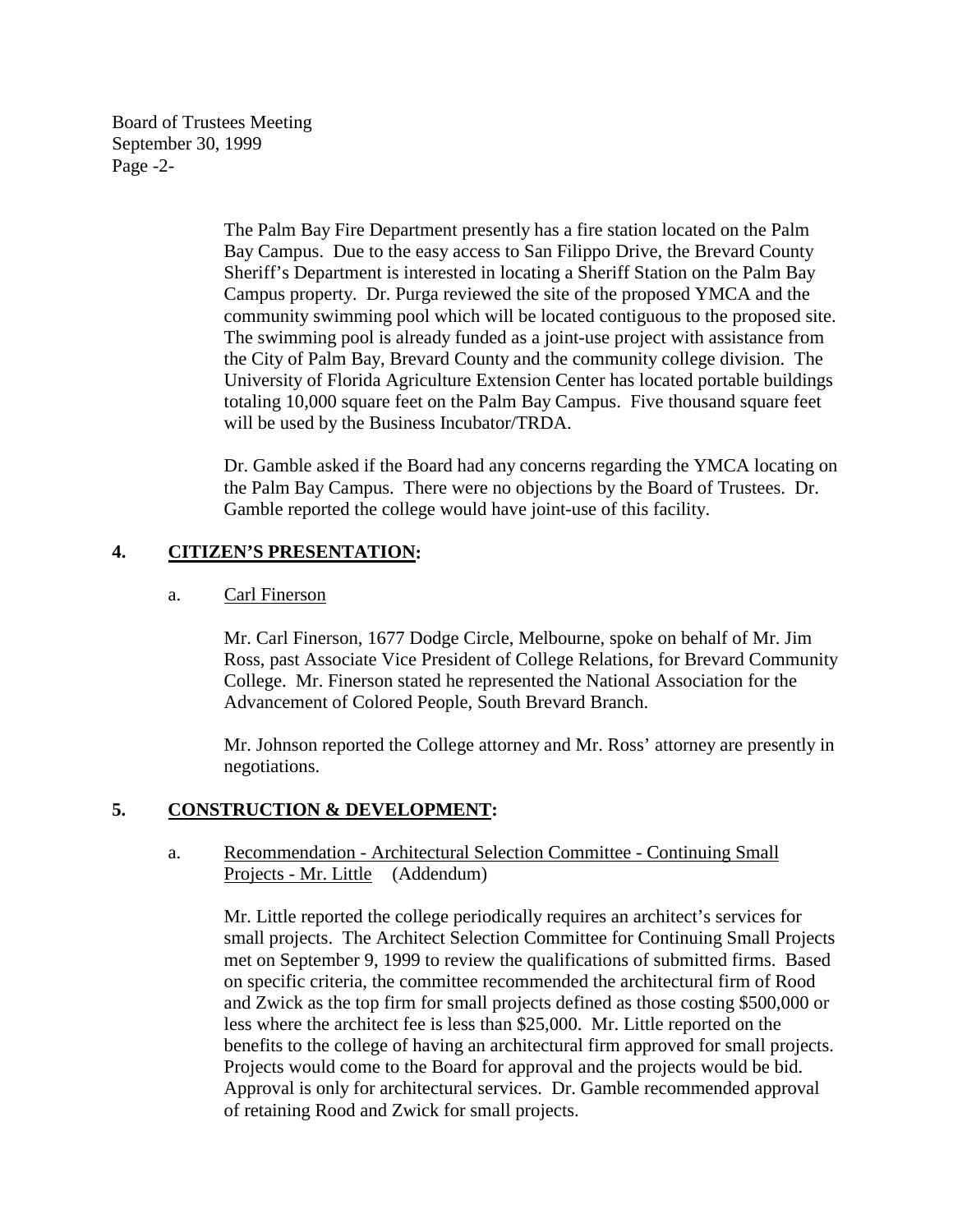Board of Trustees Meeting September 30, 1999 Page -3-

Mrs. Martinez moved approval to proceed to negotiate a contract with the architectural firm of Rood and Zwick for small projects. Mr. Handley seconded the motion. All those voting in favor of the motion - Martinez, Handley, Silvernail, Penn Williams, Johnson; opposed - none. Motion unanimously approved.

# **6. OLD BUSINESS:**

a. Report on Pending Legal Actions - Mr. Matheny (Addendum)

### (1) Legal Action Summary

 Mr. Joe Matheny, College Attorney, reviewed the legal action summary provided to the Board. He reported he mailed a summary to the Board of the negotiations with Mr. Ross. Mr. Matheny reported the attorneys involved in the Ross matter are discussing a mediation where a third uninvolved party listens to both sides and privately evaluates their case and encourages and, in about ninety percent of the cases, promotes a settlement of issues. The mediator does not have the authority to determine the issues or to unilaterally impose a settlement, but would simply try to promote an agreement between the parties. There cannot be an agreement without the approval of the Board of Trustees. The Board had no objections to mediation.

### (1) Summary - Contract With Methode Florida, Inc.

Mr. Matheny reported there were initially some title issues that have since been resolved to Methode's satisfaction for the purchase of the cleanroom. There is a contract with Methode in the amount of \$1,832,000. The closing of the property, is scheduled for Friday, October 8. Mr. Matheny reported it was hoped that the college could get a discount in the repayment of the \$1,350,000 grant that the Federal Economic Development Administration provided for the construction of the cleanroom; however, it will have to be paid back. The Technological Research and Development Authority will also have to be paid back a grant in the amount of \$200,000. Dr. Gamble stated overall this is a win-win proposition in that there is little justification for the college to be in the cleanroom business and secondarily bringing in Methode will be of benefit to the area as they have indicated to the college their plans are to expand the number of employees they currently have somewhere in the neighborhood of 100 by the year 2001. This will have a positive economical development impact and will allow the college to get out of the cleanroom business. Methode will also enhance the high-tech character of the state and the country.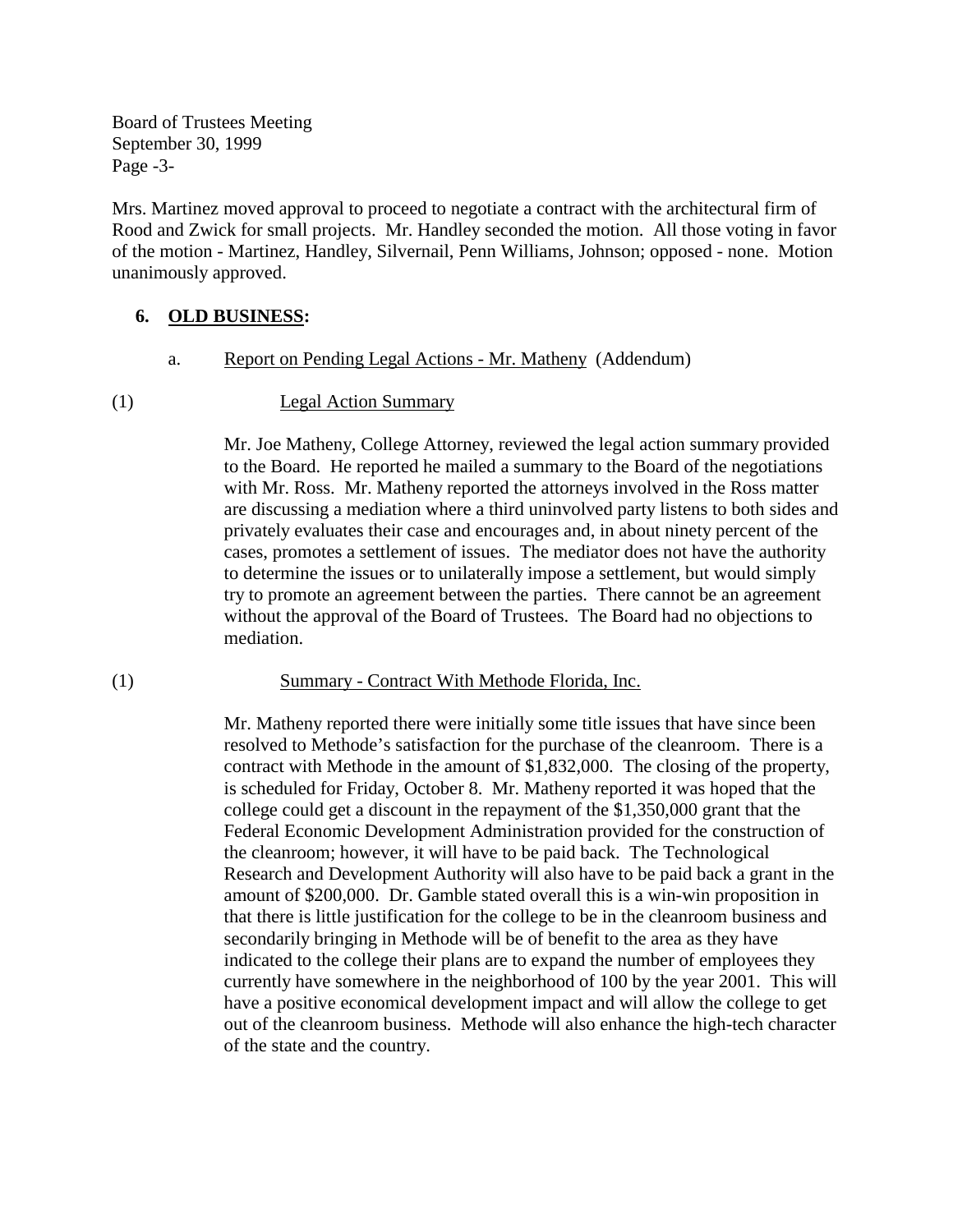Board of Trustees Meeting September 30, 1999 Page -4-

> Dr. Purga reported in Methode's letter to the Florida Education and Research Foundation they are requesting the right of first refusal on the BCC property immediately west of the cleanroom building. Mr. Matheny reported as BCC owns this property, the Board would have to make the decision on whether to give Methode right of first refusal through a separate agreement if the college ever decided to dispose of the land. Mrs. Martinez indicated it would be to the college's advantage to provide the first right of refusal to Methode with the stipulation that the college require the entire parcel be sold as a unit. It was the consensus of the Board that Mr. Matheny to proceed with the preparation of the necessary legal document to Methode providing the first right of refusal for the property specified.

## **7. NEW BUSINESS**:

- a. Purchasing Actions (Addendum)
- (1) #98-99-14 Network Upgrade Mr. Shaulis

Mrs. Judy Spencer, BellSouth, addressed the Board on the subject of the proposed network upgrade for the college. She asked that the Board table its decision until BellSouth receives further clarification on issues they have raised in correspondence provided to the college.

Mr. Jim Shaulis, Director, Collegewide Data and Information Systems, reported in order to upgrade the college's communications infrastructure to provide for increased demand and to accommodate growth, a request for proposal (RFP) was sent to thirteen vendors who specialized in these services. The RFP was divided into two lots: (1) to provide for increased bandwidth for internet services and (2) to increase the wide area network access speed to improve campus to campus communications. At last month's Board meeting, although BellSouth was recommended for Lot #1, it was the consensus of the Board that the free service from the State of Florida and the Florida Information Resource Network (FIRN) be checked into. Mr. Shaulis reported the deal has been consummated and BCC will be one of the first colleges to tie into this service.

Mr. Shaulis reported that for Lot #2, a committee of BCC staff, faculty and administrators evaluated the responses from the two contenders; BellSouth and Time Warner. Based on total scores of the evaluation, the college is asking for Board approval to enter into negotiations with Time Warner as the provider of wide area network service for BCC.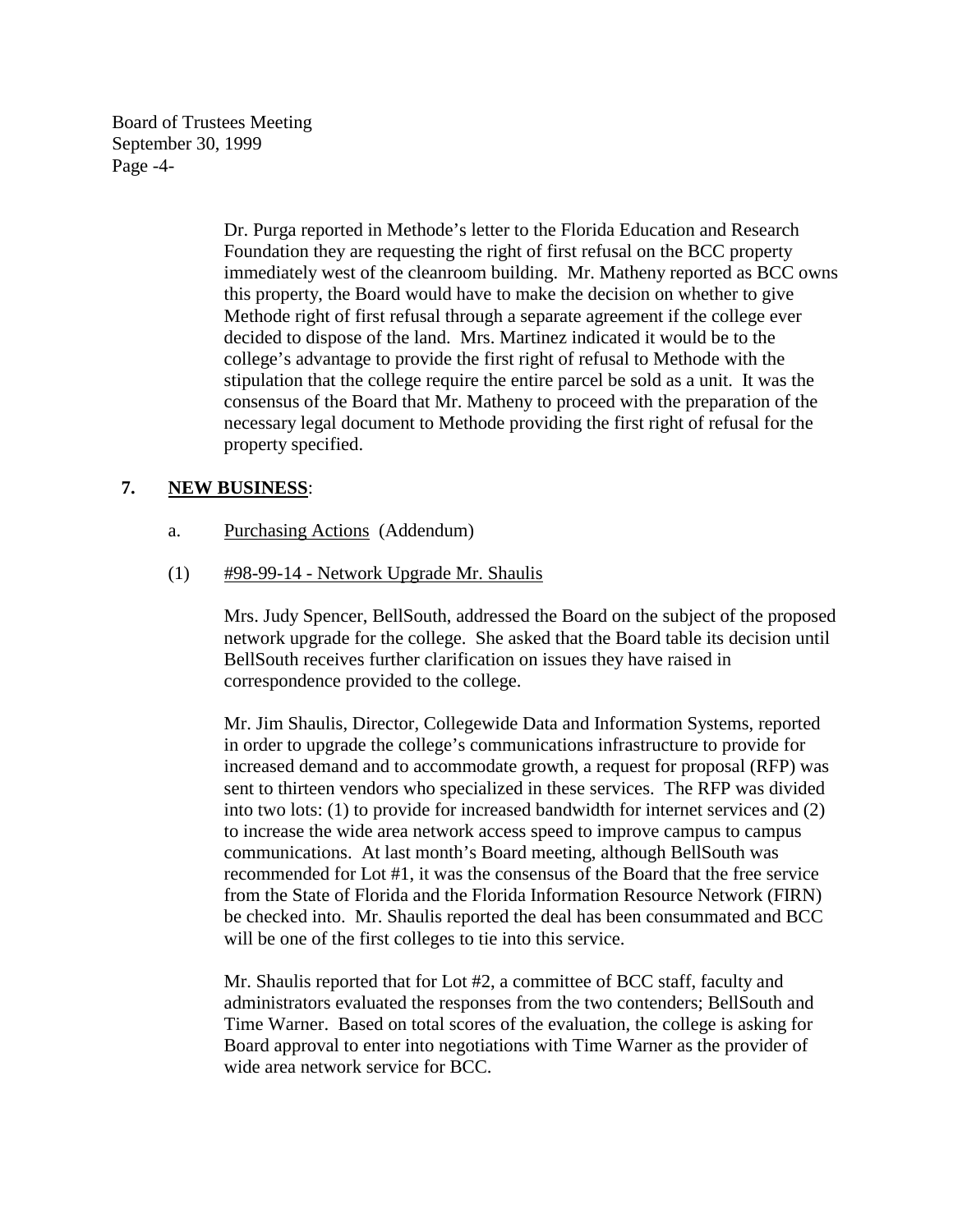Board of Trustees Meeting September 30, 1999 Page -5-

> Mr. Martin Lorenz, Senior Account Manager, Time Warner, and Mr. Shaulis gave a presentation on service to be provided by Time Warner and answered questions presented by the Board. Mr. Shaulis reported that because of the Facilities Enhancement Challenge Grant to address collegewide technology needs, the college preferred to go with a higher up-front cost and lower monthly cost which the Time Warner proposal provided. Mr. Shaulis reviewed the five year comparison. Time Warner's proposal for the five-year cost was \$730,000 as compared with the proposal from BellSouth which came to \$968,489. Mr. Shaulis and Mr. Lorenz reviewed the details of the Time Warner proposal with the Board. The Board discussed how the network rings would work. The college would actually control what is put on the network. Time Warner would be allowed to contract with others for the extra space on the rings, however, the Board felt the college should have first refusal. Dr. Gamble recommended approval to negotiate a contract with Time Warner.

> > Mrs. Martinez moved approval for the college to negotiate a contract with Time Warner contingent upon: (1) assurance the college is not in violation of any regulatory aspects; (2) to include topics in the negotiations and concerns that have been brought up, the issue of what happens at the end of the contract regarding maintaining the equipment and the network and to work out a satisfactory cost for this; (3) and to add to the contract the right of first refusal on the sale to a third party of any unused bandwidths. Dr. Penn Williams seconded the motion. All those voting in favor of the motion - Martinez, Penn Williams, Silvernail, Handley, Johnson; opposed none. Motion unanimously approved.

(A five-minutes recess was called.)

b. Personnel Actions - Mr. Lawton (Addendum)

 Mr. Robert Lawton, Associate Vice President of Human Resources, reviewed the Personnel Actions presented for Board approval. Dr. Gamble recommended approval of the Personnel Actions.

> Mrs. Silvernail moved approval of the Personnel Actions. Mrs. Martinez seconded the motion. All those voting in favor of the motion - Silvernail, Martinez, Penn Williams, Handley, Johnson; opposed - none. Motion unanimously approved.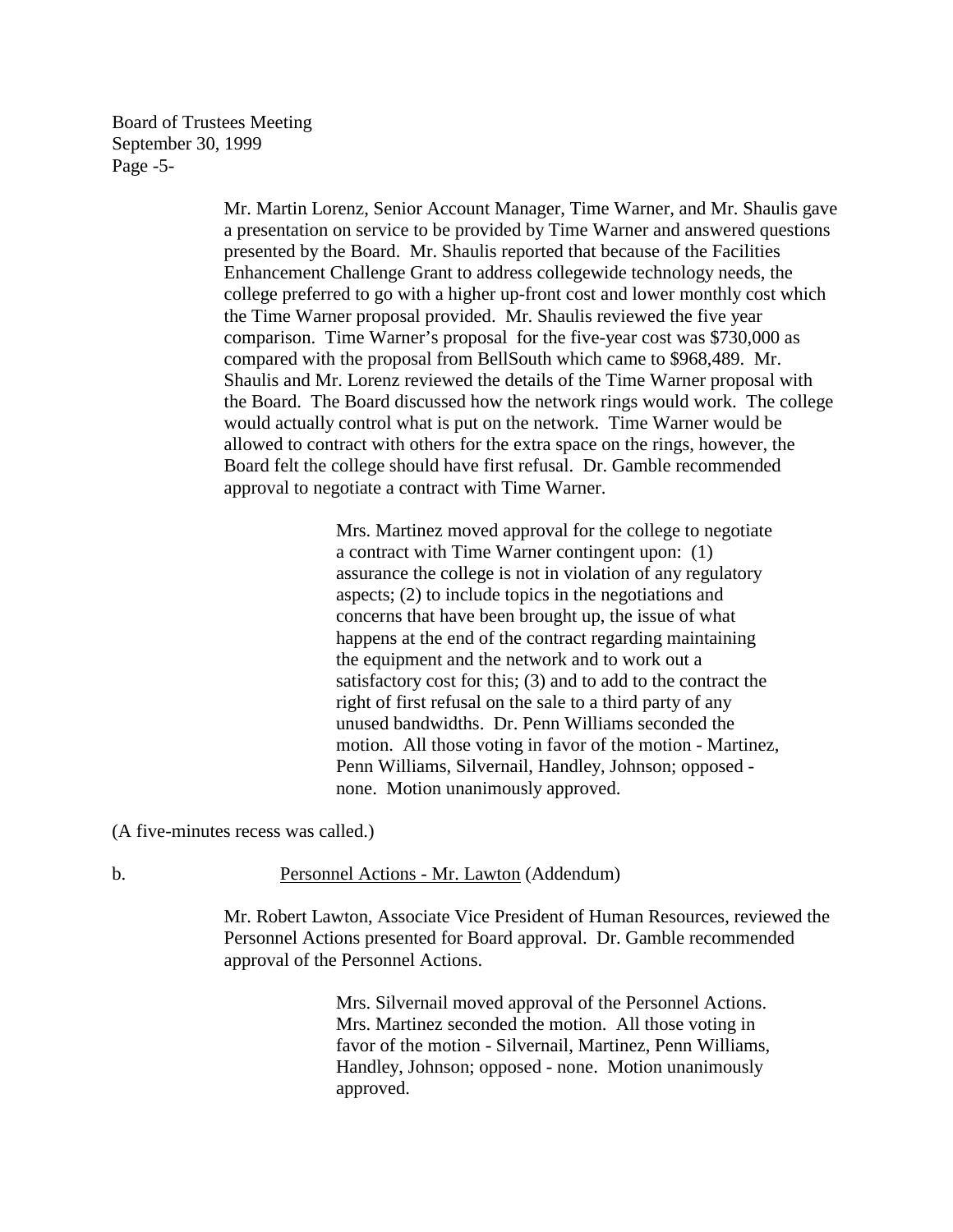Board of Trustees Meeting September 30, 1999 Page -6-

# **8. FINANCIAL ACTIONS:**

### a. Monthly Budget Summary - Mr. Cherry (Addendum)

Mr. Mark Cherry, Associate Vice President of Accounting, reviewed the Summary of Income and Expenditures for the month ending August 31, 1999. Mr. Cherry reported this is the first summary prepared utilizing the new Banner finance system. Approximately 17% of the fiscal year has transpired. Dr. Gamble stated once the sample budget formats are received the administration will look at ways to expand the Board's understanding of how the college expends funds and how it maintains control throughout the year. Mr. Johnson, Chairman, acknowledged receipt of the August Monthly Budget Summary.

a. Approval of Write-Off - Cleanroom Equipment - Mr. Cherry (Addendum)

Mr. Cherry reported as part of the sale of the Cleanroom to Methode Communications, Inc. it will include all cleanroom related equipment currently on the cleanroom grants. Mr. Cherry reviewed the revised list of equipment with the Board. Dr. Gamble recommended approval of the write-off of the Cleanroom equipment as revised.

> Mrs. Martinez moved approval of the write-off of cleanroom equipment. Mr. Handley seconded the motion. All those voting in favor of the motion - Martinez, Handley, Penn Williams, Silvernail, Johnson; opposed none. Motion unanimously approved.

### **9. INTERNAL AUDITOR'S REPORT:**

a. Audit Report #2 (Addendum)

Mr. Michael Raphael, Director of Internal Audit, reviewed findings and recommendations of Internal Audit Report: 99/00-Number 2, "Cash Counts." An administrative response was provided.